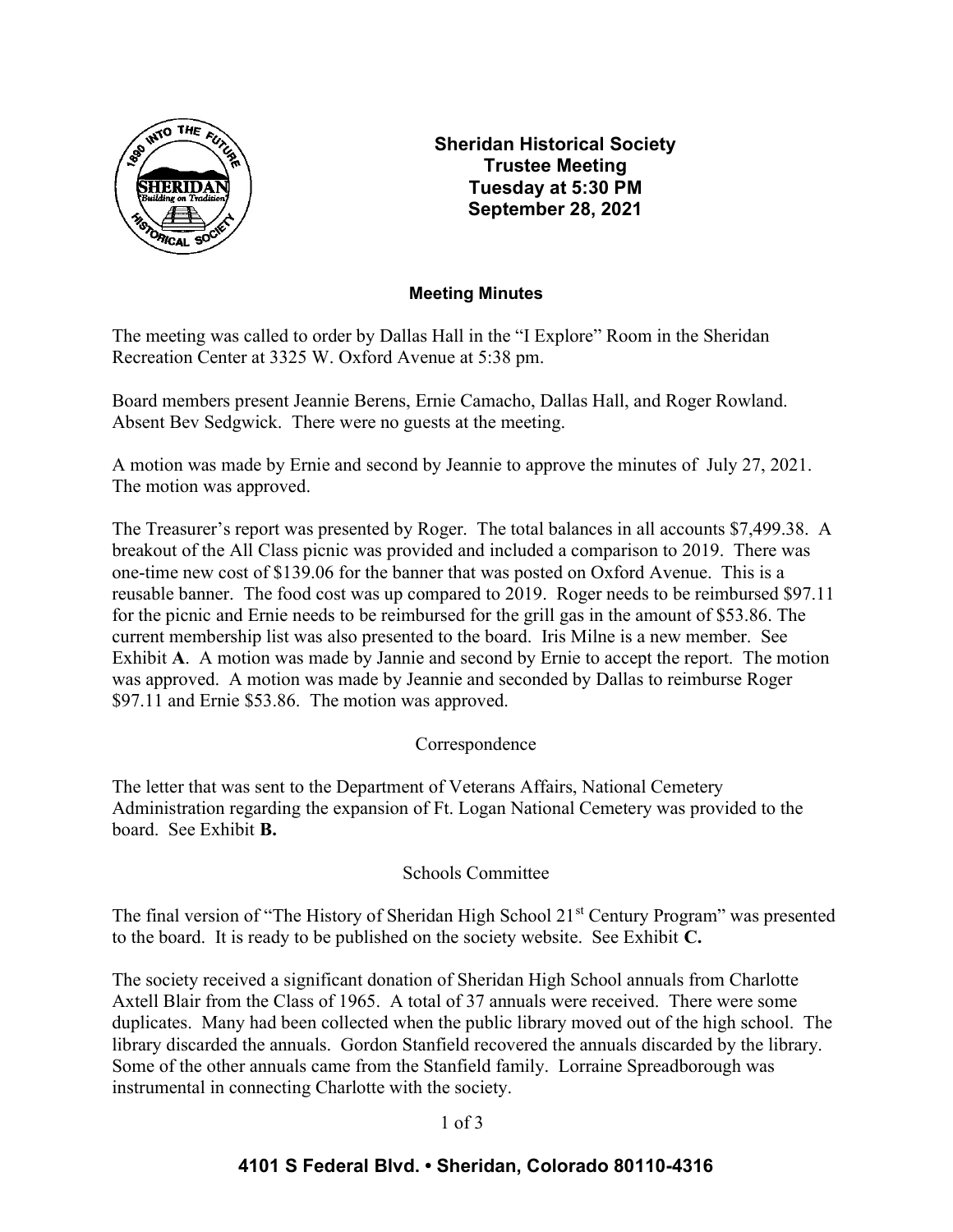Nine of the annuals were given to the high school in exchange for extra copies they had. That leaves the high school with only three missing years of 2008, 2016, and 2018. The society collection was increased by 13 annuals plus the 9 exchanged annuals.

Four more annuals were donated by the Maher family. Two were duplicates of what the society already had. Two more annuals were purchased off the Internet and three more were obtained from the high school for which they should be reimbursed.

Roger provided a spreadsheet showing all the inventory and transactions. See Exhibit D. The society had 22 previously in their collection and now we have 52 out of the total 67 years printed. The society is now only missing 15 annuals: 1953, 1954, 1955, 1956, 1957, 1959, 1962, 1963, 1978, 2002, 2005, 2008, 2009, 2016, and 2018.

Roger is requesting reimbursement of \$66.04 for the two annuals purchased off the Internet for the years 1999 and 2000. They were purchased from AbeBooks.com.

A motion was made by Dallas and seconded by Jeannie to reimburse Roger \$66.04. The motion was approved.

Roger also requested the high school be reimbursed \$150.00 for the three annuals from 2015, 2017, and 2019. This matches the current pricing of \$50.00 per annual from the high school.

A motion was made by Jeannie and seconded by Ernie to reimburse Sheridan High School \$150.00. The motion was approved.

A "Quarterly Happy Hour" has been scheduled for Sheridan Alumni on Friday, October 22, 2021 at Sirens Bar and Grill in the Chatfield area. A Sheridan alumnus is part owner and has agreed to host this event. The was an repeating that had been hosted by the Sheridan High School Alumni Association before it was disbanded. Previous attendance at these events ranged from 50 to 125 people. This is an opportunity for the schools committee to engage with alumni, especially as we pursue the collection of missing high school commencement programs. See Exhibit E.

Items from the Tucker Family received from Tom Webb

The items from the Tucker Family have now been inventoried. These items were given to the society by Tom Webb. An inventory list was provided to the board. See Exhibit F.

Dallas mentioned Jim Svigel had articles about the Petersburg Hotel that he will let us copy.

Strategic Plan (Society Goals and Objectives)

Roger passed around the latest plan list. See Exhibit G. We should work on this some more next year. It was recommended the "Project List" should be included as a part of the plan.

#### 2 of 3

#### 4101 S Federal Blvd. • Sheridan, Colorado 80110-4316